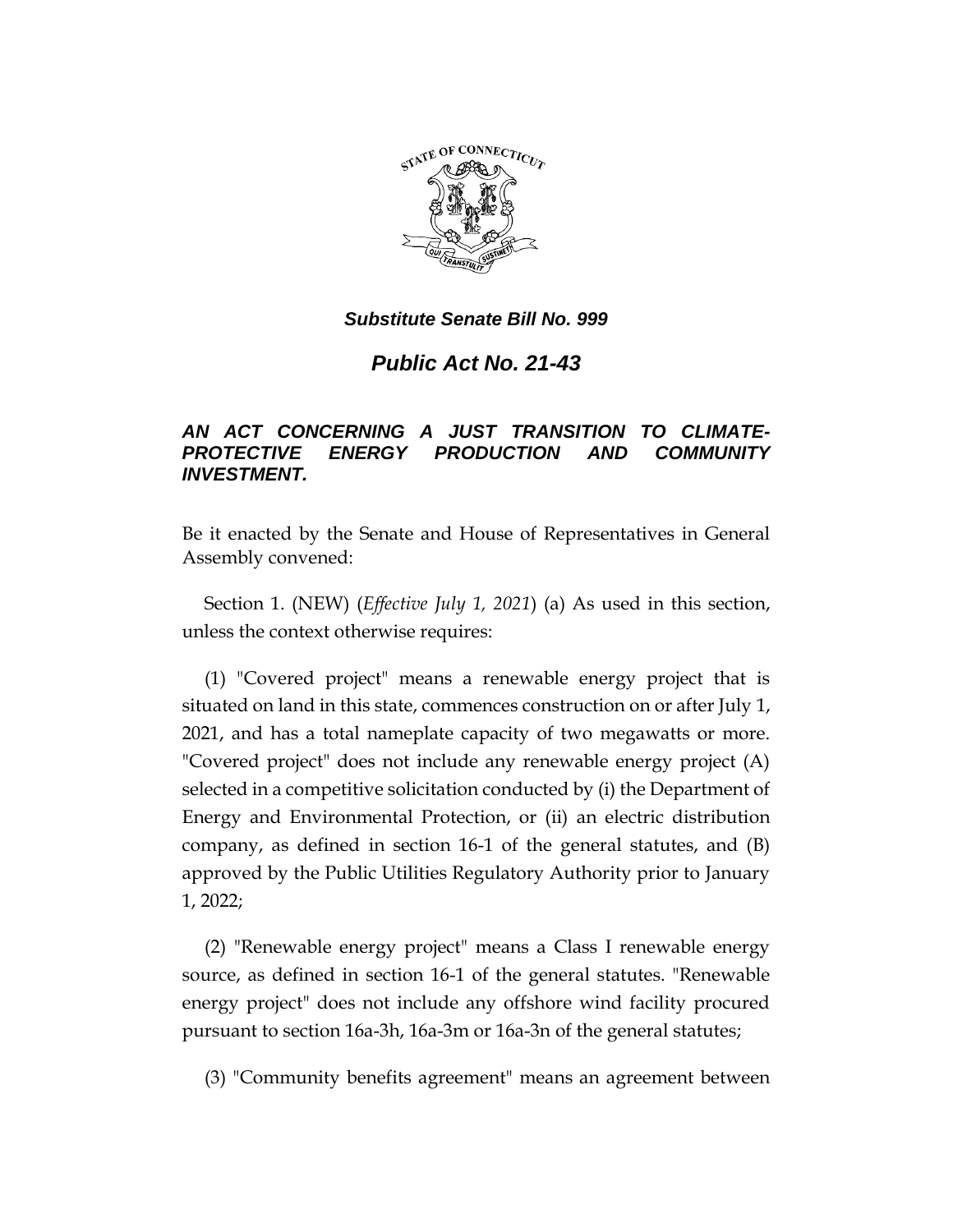(A) the developer of a covered project, and (B) community-based organizations or a coalition of such organizations, that details the project's contributions to the community in which it is or will be sited and the aspects of the project that will mitigate adverse conditions of such community and create opportunities for local businesses, communities and workers;

(4) "Labor organization" means any organization, other than a company union, that exists for the purpose, in whole or in part, of collective bargaining or of dealing with employers concerning grievances, terms or conditions of employment, or of other mutual aid or protection, including, but not limited to, (A) bona fide labor organizations that are certified or recognized as the organization of jurisdiction representing the workers involved, (B) bona fide building and construction trades councils or district councils, and (C) state and local labor federations comprised of local unions certified or recognized as the representative of the workers; and

(5) "Workforce development program" means a program pursuant to which newly hired employees and existing employees are given the opportunity to develop skills that will enable such employees to qualify for higher paying jobs on a covered project. A workforce development program includes: (A) Apprenticeship training through an apprenticeship program registered with the Labor Department or a federally recognized state apprenticeship agency that complies with the requirements under 29 CFR 29 and 29 CFR 30, as each may be amended from time to time, and (B) preapprenticeship training that will enable students to qualify for registered apprenticeship training.

(b) The developer of a covered project shall (1) take all reasonable actions to ensure that a community benefits agreement is entered into with appropriate community organizations representing residents of the community in which the project is or will be located if the nameplate capacity of the project is five megawatts or more, and (2) take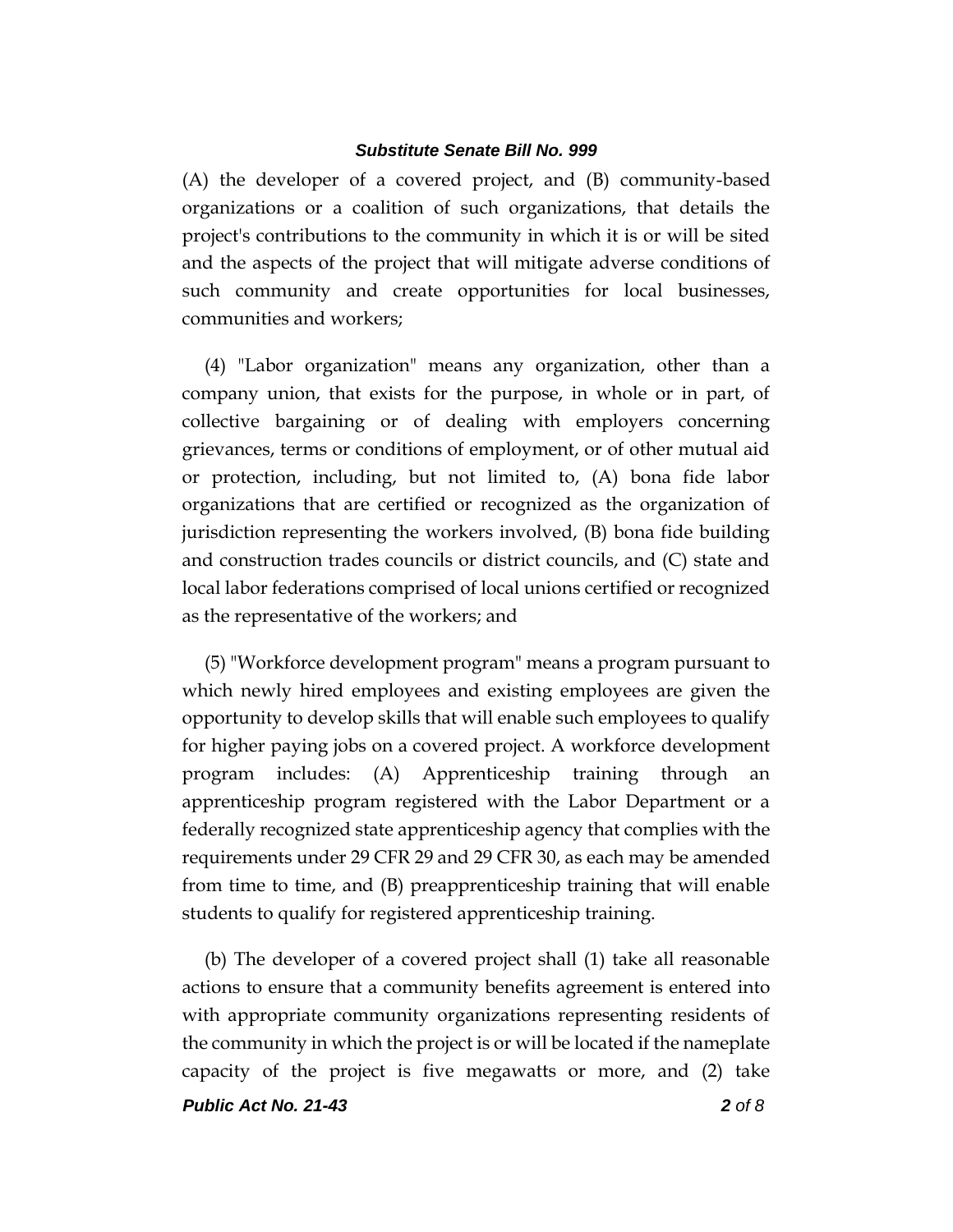appropriate actions to ensure a workforce development program is established.

(c) The developer of a covered project shall take all necessary actions to ensure that each contractor and subcontractor involved in the construction of the project completes a sworn certification that the contractor or subcontractor: (1) Has the necessary resources to perform the portion of the covered project to which the contractor or subcontractor are assigned, including the necessary technical, financial and personnel resources; (2) has all required contractor, specialty contractor or trade licenses, certifications or certificates required of any business entity or individual by applicable state or local law; (3) participates in apprenticeship training through an apprenticeship program registered with the Labor Department or a federally recognized state apprenticeship agency that complies with the requirements under 29 CFR 29 and 29 CFR 30, as each may be amended from time to time; (4) during the previous three years (A) has not been debarred by any government agency; (B) has not defaulted on any project; (C) has not had any license, certification or other credential relating to the business revoked or suspended; and (D) has not been found in violation of any law applicable to the contractor's or subcontractor's business that resulted in the payment of a fine, back pay damages or any other type of penalty in the amount of ten thousand dollars or more; (5) will pay personnel employed on the project not less than the applicable wage and fringe benefit rates for the classification in which such personnel is employed and required for the project; and (6) has not misclassified and will not misclassify labor employees as independent contractors.

(d) The developer of a covered project shall submit to the Labor Commissioner the sworn certification of compliance specified in subsection (c) of this section not later than thirty days prior to commencement of construction of the project. Such sworn certification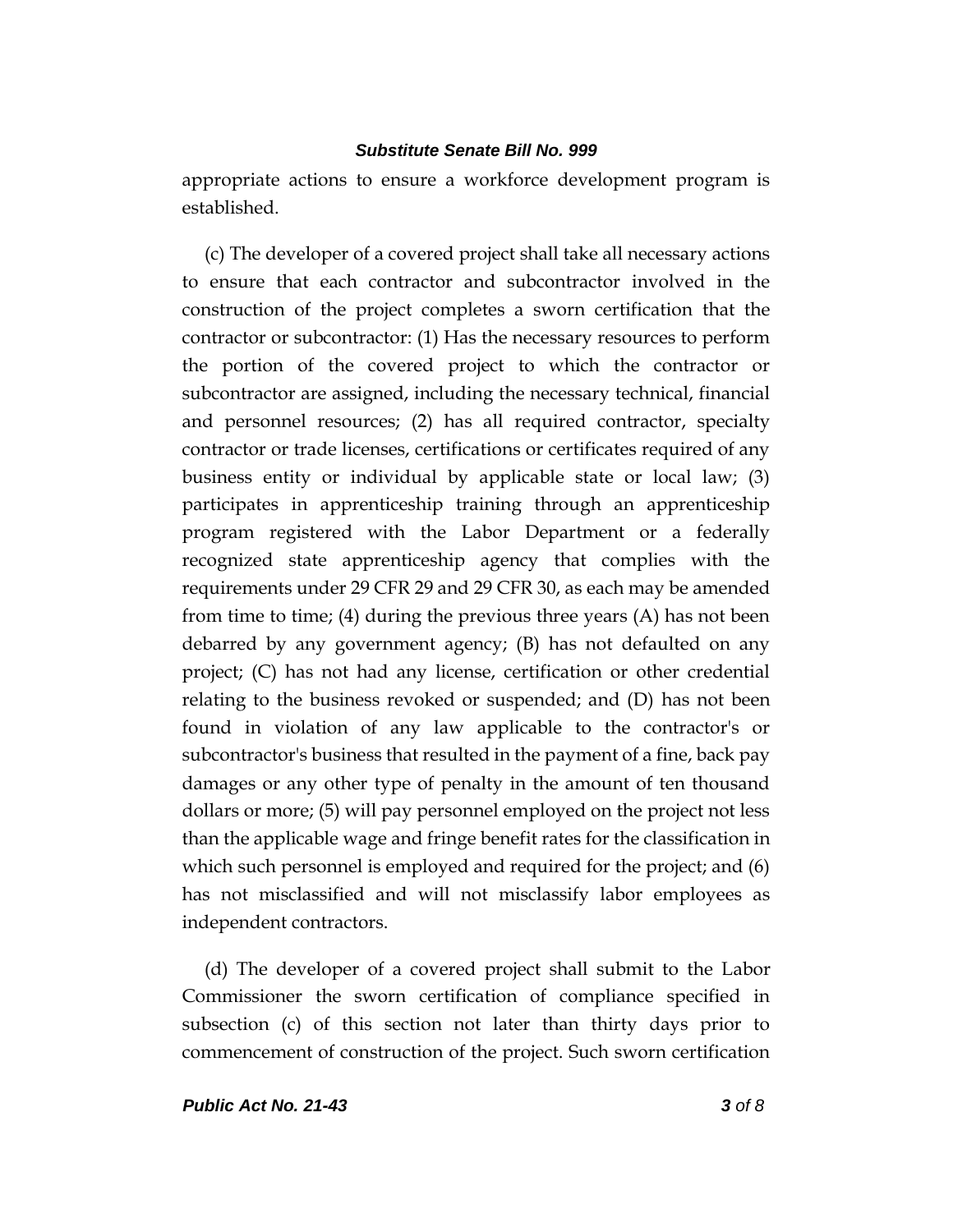shall be considered a public document that shall be made available without redaction on the Labor Department's Internet web site not later than seven days after being submitted to the Labor Commissioner. If a sworn certification contains false, misleading or materially inaccurate information, the contractor or subcontractor that executed such sworn certification shall, after notice and opportunity to be heard, be subject to debarment pursuant to section 31-53a of the general statutes, as amended by this act.

(e) The failure of the developer of a covered project to take reasonable steps to ensure that the sworn certification submitted to the Labor Commissioner pursuant to subsection (d) of this section are accurate and truthful shall constitute a violation of this section and shall be subject to penalties and sanctions for conduct constituting noncompliance. The commissioner shall adopt regulations, in accordance with the provisions of chapter 54 of the general statutes, establishing the penalties and sanctions applicable to a violation of this subsection.

(f) (1) Each contractor and subcontractor on a covered project shall (A) pay each construction employee on the project wages and benefits that are not less than the prevailing wage and fringe benefit rates prescribed in section 31-53 of the general statutes, as amended by this act, for the corresponding classification in which the employee is employed, and (B) be subject to all reporting and compliance requirements of section 31-53 of the general statutes, as amended by this act. Contractors and subcontractors that violate this subsection shall be subject to penalties and sanctions in accordance with section 31-53 of the general statutes, as amended by this act.

(2) Each operations, maintenance and security employee employed in a building or facility that is constructed in a covered project shall be paid wages and benefits that are not less than the prevailing wage and fringe benefit rates prescribed in section 31-53 of the general statutes, as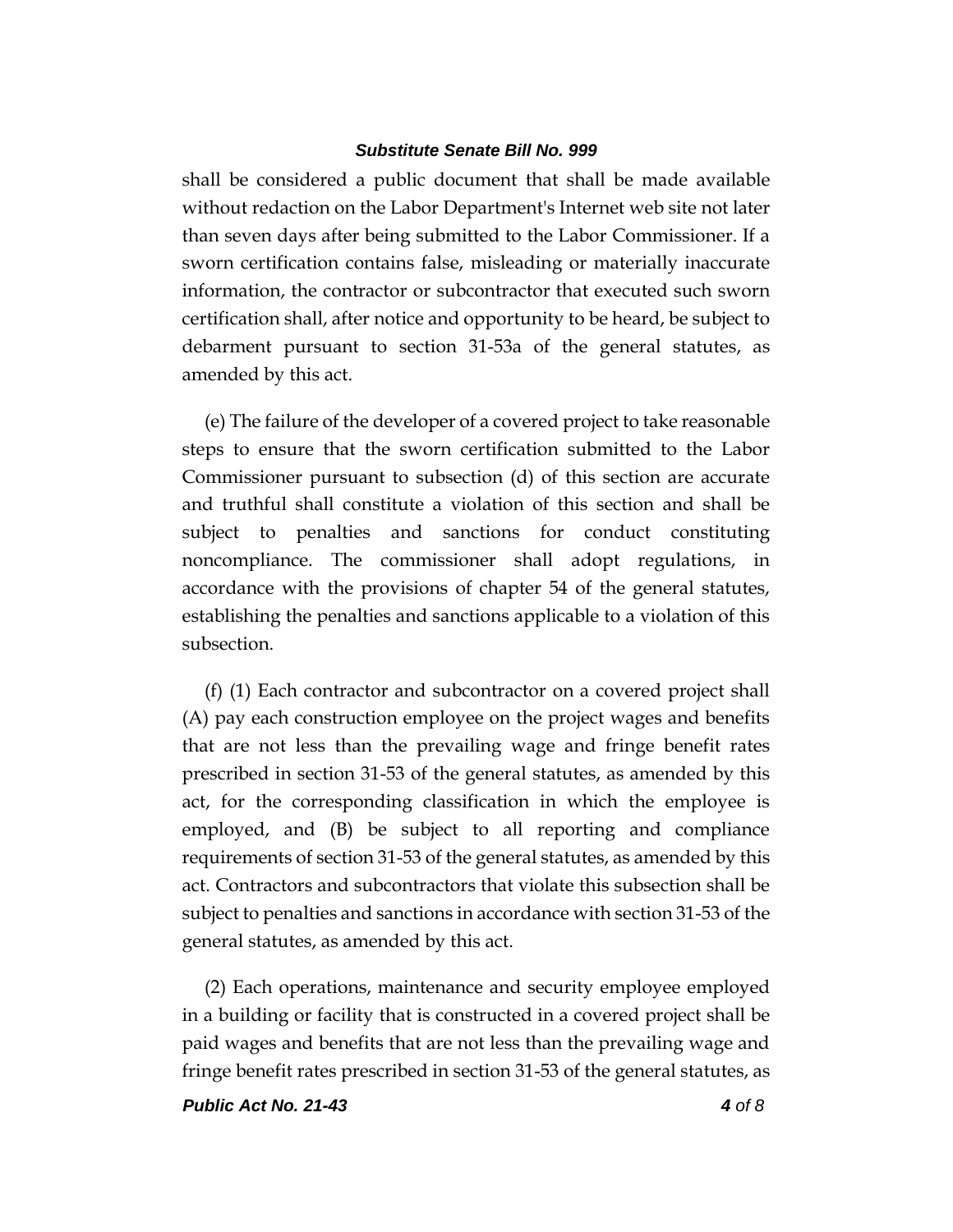amended by this act, or, if applicable, the standard wage specified in section 31-57f of the general statutes for the corresponding classification in which the employee is employed.

(g) Prevailing wage requirements under subsection (f) of this section shall not apply to a construction project that is covered by a project labor agreement. For the purposes of this subsection, "project labor agreement" means an agreement that: (1) Binds all contractors and subcontractors on the covered project to the project labor agreement through the inclusion of specifications in all relevant solicitation provisions and contract documents; (2) allows all contractors and subcontractors to compete for contracts and subcontracts on the project without regard to whether they are otherwise parties to collective bargaining agreements; (3) establishes uniform terms and conditions of employment for all construction labor employed on the projects; (4) guarantees against strikes, lockouts and similar job disruptions; (5) sets forth mutually binding procedures for resolving labor disputes arising during the project labor agreement; and (6) includes any other provisions as negotiated by the parties to promote successful delivery of the covered project.

Sec. 2. Subsection (a) of section 31-53a of the general statutes is repealed and the following is substituted in lieu thereof (*Effective July 1, 2021*):

(a) The State Comptroller or the contracting authority acting pursuant to section 31-53, as amended by this act, is hereby authorized and directed to pay to mechanics, laborers and workers from any accrued payments withheld under the terms of a contract terminated pursuant to subsection (b) of **[**said**]** section 31-53 any wages found to be due such mechanics, laborers and workers pursuant to **[**said**]** section 31- 53, as amended by this act. The Labor Commissioner is further authorized and directed to distribute a list to all departments of the state and political subdivisions of the state giving the names of persons or

*Public Act No. 21-43 5 of 8*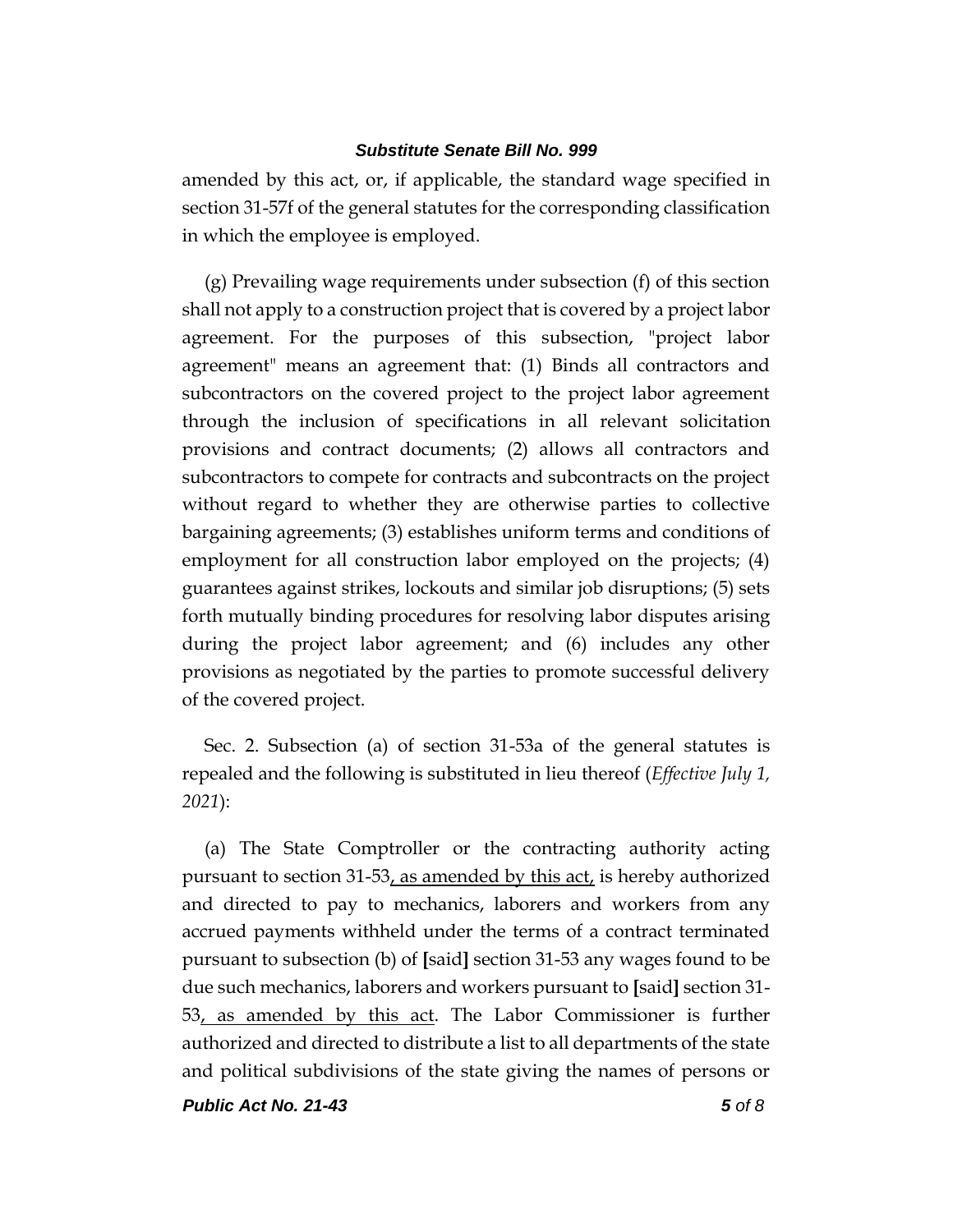firms whom the Labor Commissioner has found to have (1) disregarded their obligations under **[**said**]** section 31-53, as amended by this act, and section 31-76c to employees and subcontractors on public works projects, **[**or to have**]** (2) been barred from federal government contracts in accordance with the provisions of the Davis-Bacon Act, 49 Stat. 1011 (1931), 40 USC 276a-2, or (3) submitted false, misleading or materially inaccurate information under subsection (d) of section 1 of this act.

Sec. 3. Subsection (f) of section 31-53 of the general statutes is repealed and the following is substituted in lieu thereof (*Effective July 1, 2021*):

(f) Each employer subject to the provisions of this section, section 31- 53c, **[**or**]** section 31-54 or subsection (f) of section 1 of this act shall (1) keep, maintain and preserve such records relating to the wages and hours worked by each person performing the work of any mechanic, laborer and worker and a schedule of the occupation or work classification at which each person performing the work of any mechanic, laborer or worker on the project is employed during each work day and week in such manner and form as the Labor Commissioner establishes to assure the proper payments due to such persons or employee welfare funds under this section, section 31-53c, **[**or**]** section 31-54 or subsection (f) of section 1 of this act, regardless of any contractual relationship alleged to exist between the contractor and such person, provided such employer shall have the option of keeping, maintaining and preserving such records in an electronic format, and (2) submit monthly to the contracting agency or the Department of Economic and Community Development pursuant to section 31-53c or to the developer of a covered project, as defined in section 1 of this act, as applicable, by mail, electronic mail or other method accepted by such agency, **[**or**]** the Department of Economic and Community Development or such developer, a certified payroll that shall consist of a complete copy of such records accompanied by a statement signed by the employer that indicates (A) such records are correct; (B) the rate of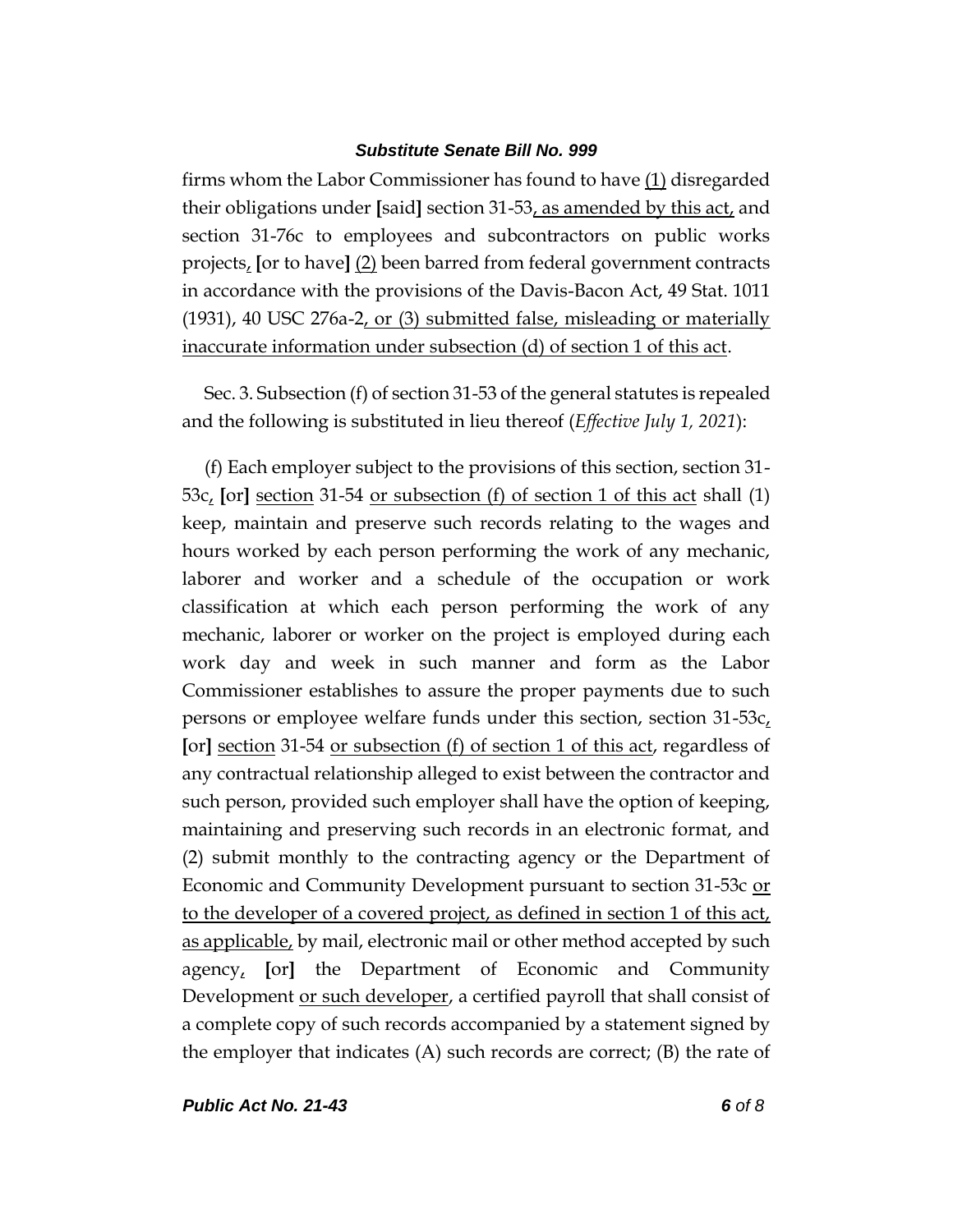wages paid to each person performing the work of any mechanic, laborer or worker and the amount of payment or contributions paid or payable on behalf of each such person to any employee welfare fund, as defined in subsection (i) of this section, are not less than the prevailing rate of wages and the amount of payment or contributions paid or payable on behalf of each such person to any employee welfare fund, as determined by the Labor Commissioner pursuant to subsection (d) of this section, and not less than those required by the contract to be paid; (C) the employer has complied with the applicable provisions of this section, section 31-53c, **[**and**]** section 31-54 and subsection (f) of section 1 of this act; (D) each such person is covered by a workers' compensation insurance policy for the duration of such person's employment, which shall be demonstrated by submitting to the contracting agency the name of the workers' compensation insurance carrier covering each such person, the effective and expiration dates of each policy and each policy number; (E) the employer does not receive kickbacks, as defined in 41 USC 52, from any employee or employee welfare fund; and (F) pursuant to the provisions of section 53a-157a, the employer is aware that filing a certified payroll which the employer knows to be false is a class D felony for which the employer may be fined up to five thousand dollars, imprisoned for up to five years, or both. This subsection shall not be construed to prohibit a general contractor from relying on the certification of a lower tier subcontractor, provided the general contractor shall not be exempted from the provisions of section 53a-157a if the general contractor knowingly relies upon a subcontractor's false certification. Notwithstanding the provisions of section 1-210, the certified payroll shall be considered a public record and every person shall have the right to inspect and copy such records in accordance with the provisions of section 1-212. The provisions of subsections (a) and (b) of section 31-59 and sections 31-66 and 31-69 that are not inconsistent with the provisions of this section, section 31-53c or 31-54 apply to this section. Failing to file a certified payroll pursuant to subdivision (2) of this subsection is a class D felony for which the employer may be fined

*Public Act No. 21-43 7 of 8*